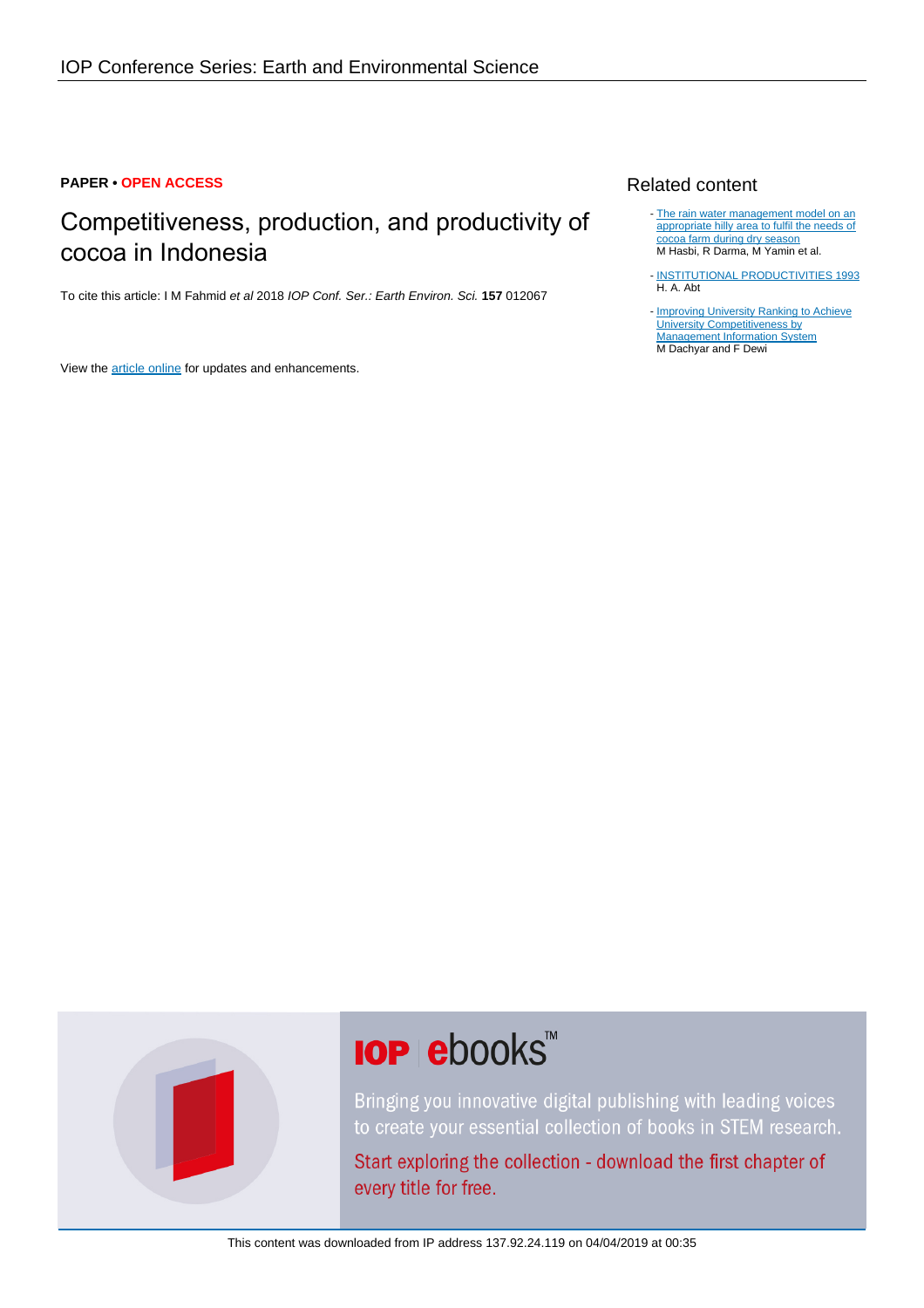## **Competitiveness, production, and productivity of cocoa in Indonesia**

#### ${\bf I}$   ${\bf M}$   ${\bf F}$ ahmid $^1,$   ${\bf H}$   ${\bf Harun^2},$   ${\bf M}$   ${\bf N}$   ${\bf F}$ ahmid $^{3,4},$   ${\bf Saadah^1}$  and  ${\bf N}$   ${\bf Busthanul^1}$

<sup>1</sup> Department of Socio-Agriculture, Faculty of Agriculture, Hasanuddin University, Jalan Perintis Kemerdekaan KM 10, Makassar, 90245, Indonesia. <sup>2</sup> University of Canberra, University Drive, Bruce, ACT 2617, Australia. <sup>3</sup> INDEF (Institute for Development Economics and Finance) Jl. Batu Merah No.45, Pejaten Timur, Jakarta 12510, Indonesia. <sup>4</sup> ISPEI (Institute for Social and Political Economic Issues) Jl. Ance Dg. Ngoyo

No.88, Makassar, 90231, Indonesia.

#### E-mail*: imfahmid@mail.com*

**Abstract.** Cocoa is one of Indonesia's five foreign exchange earner, thus cocoa must stay compet[itive for the export](mailto:imfahmid@mail.com) market. Aims of this study are: analyze the cost structure, production and productivity of cocoa farming, the level of competitiveness, and map the types of government policies that affect the competitiveness of cocoa plants. The method used is descriptive qualitative and quantitative. Data analysis is done by using PAM (Policy Analysis Matrix). The results showed, structures are at the cost of production of cocoa farming in Indonesia almost 50 percent for wages, and 31.6 percent for land rental. The big percentage of workers wages indicates that cocoa farming is labor intensive production. In Indonesia total productive cocoa farms only 27.6%, with a productivity level of 655,515 kg per hectare. Cocoa farming in Indonesia is carried out with protective policies, the value of EPC 4.29, indicating the government's policy towards the inputs and outputs of cocoa has been effective. While the PCR value of 0.51, indicating cocoa farming has a competitive advantage, but it does not have a comparative advantage. In conclusion, productivity, out-put prices, and exchange rates should be raised, and input prices should be lowered, so that cocoa farming can provide higher net transfer values for farmers. To improve the competitiveness of cocoa farming, the islands of Sulawesi and Sumatra are two islands that require special policies, especially on out-put price policy, input prices, and productivity, as well as improvement of other cocoa commodity farming systems, as these two islands contributed more the 80 percent of Indonesia cocoa bean production.

#### **1. Introduction**

Cocoa is one of the main export commodities of Indonesia where over the past five years, Indonesia has provided about 1,951,270 hectares' area of cocoa plants. Unfortunately, its productivity level in the same period results only around 655 kg per hectare. In comparison, the productivity of cocoa in Malaysia reaches about 1800 kg per hectare, around 800 kg per hectare in Ivory coast, while in Ghana it reaches about 360 kg per hectare [1].

The top five cocoa production countries only grow about 2.01% in average in the last ten years. Meanwhile, the industrial demand for this product grows 3% per year and those big five cocoa

1 Content from this work may be used under the terms of the[Creative Commons Attribution 3.0 licence.](http://creativecommons.org/licenses/by/3.0) Any further distribution of this work must maintain attribution to the author(s) and the title of the work, journal citation and DOI. Published under licence by IOP Publishing Ltd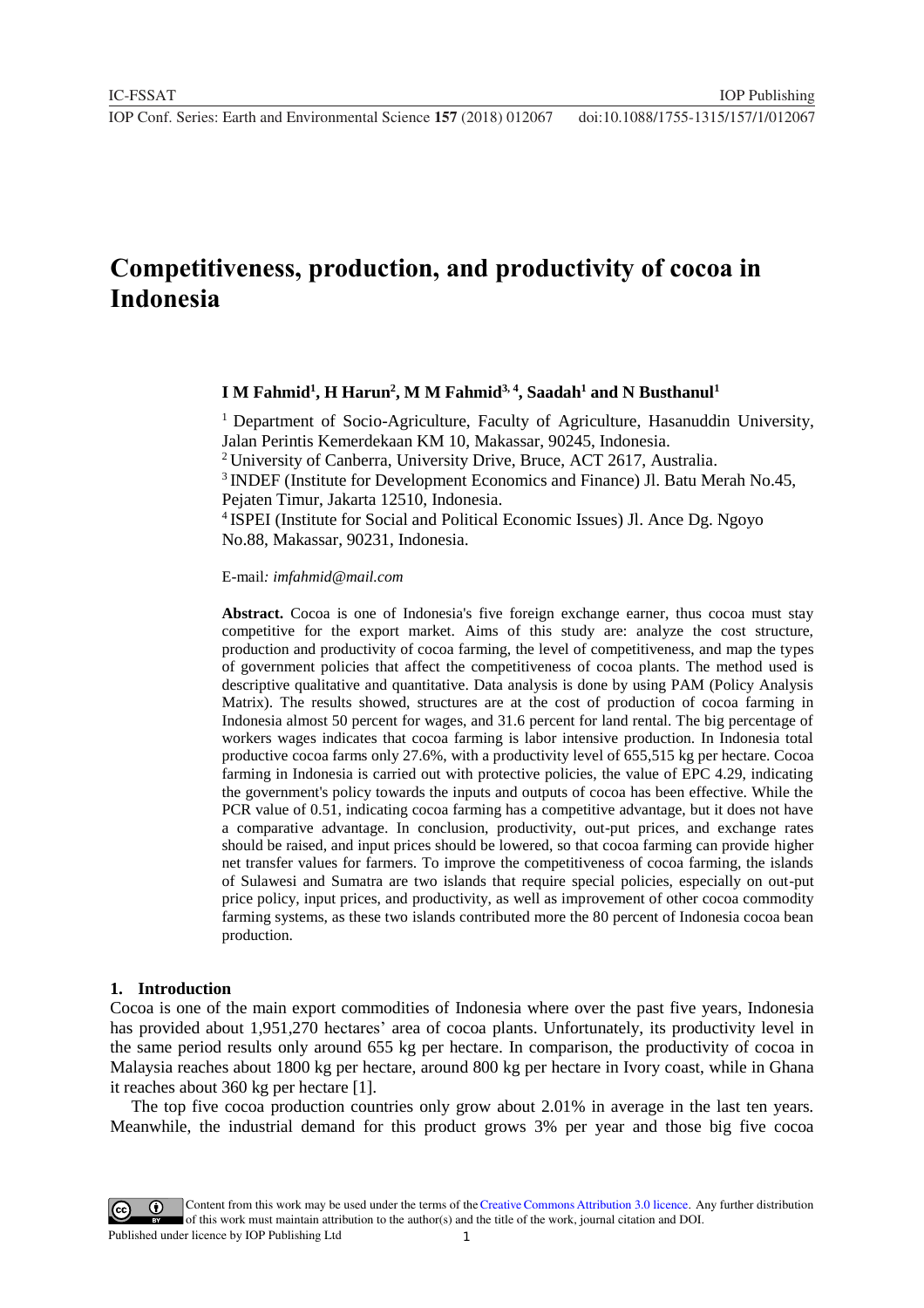production countries produce more than 95% of the world's cocoa needs [2]. Here, the trend of the world market needs for cocoa clearly show that the demand is much higher than the production capacity of cocoa. Unexpectedly, cocoa producers like Indonesia and Nigeria tend to have a negative trend of cocoa production instead of experiencing a positive growth. In Indonesia itself, there are various reasons support the low growth of cocoa' production and productivity, for instance, the limited knowledge of the farmers in cocoa cultivation and crop management; the limited access of cocoa's farmers to the financial institutions; the problem of marketing (price stability is not guaranteed); the decline of soil fertility; the pests and disease; the old cocoa plants which already passed the peak of production; the government policies toward the input and output prices; and the different exchange rates for different islands of each province [3].

Since the cocoa is important for the Indonesia's export, there are two basic strategies to be applied in terms to be able to compete in the global market such as: cost minimisation strategy, and product development strategy. Indonesia applies the first strategy. One of the ways to minimise the production cost is through increasing the cocoa crops' productivity since its cost is lower compared to the cost of crops which result in scant productivity level [4]

Cocoa plantations in Indonesia are dominated by the small-scale farmers and are carried out by relatively poor farmers as well [5]. This farmers' plantation is required the government supports so that the plantation product can compete in the export market. The problem is that it is not clear yet whether the government' policies are supporting the competitiveness or competing capabilities of the cocoa products of Indonesia [6]. This research is interesting because it manages to show the cause of the low competitiveness of Indonesia's farmer-based cocoa production, such as the structure of production cost of cocoa; the government policies; and the levels of productivity viewed especially from provincial, island, and national levels.

### *2.* **Literature review**

### *2.1. The Concept of Competitiveness and Comparative Advantage*

The competitiveness will determine the position of a commodity in the competition market, and one of the measurement is through the market share [7]. Increases in the market share of a commodity will lead to the augment of commodity competitiveness. Therefore, competitiveness can be determined using the approaches of market share and market growth. The approach to be used in measuring the competitiveness commodity are the degree of profits generated and the business efficiency of producing the commodity. The level of profits portrayed from the private and social advantages, while the business efficiency of producing the goods illustrated from their level of comparative and competitive advantages.

The term of comparative advantage itself used for the first time by Ricardo [8] when discussing trade between two countries. Theoretically, Ricardo proved that when two nations perform a mutual trade, and both countries concentrate on exporting their goods of comparative advantage, then both sides will benefit together. In regional economy, the term of comparative advantages in this sense applies in the context of a comparison, not for the real added value. In other words, the comparative advantage is an economic activity that is in comparison more advantageous for the development of the region.

## *2.2. Competitive Advantage and Policy Analysis*

A competitive advantage is a tool used to measure the competitiveness of an activity based on the actual condition of the economy. Operationally, competitive advantage can be defined as the ability to supply the goods and services on the time, place, and form desired by the consumers; either in domestic or international market, at a price that is equal to or better than that offered by the competitors to earn profit.

#### *2.3. Policy Analysis Matrix*

Policy Analysis Matrix (PAM) is a model used to analyse the comparative advantages (economic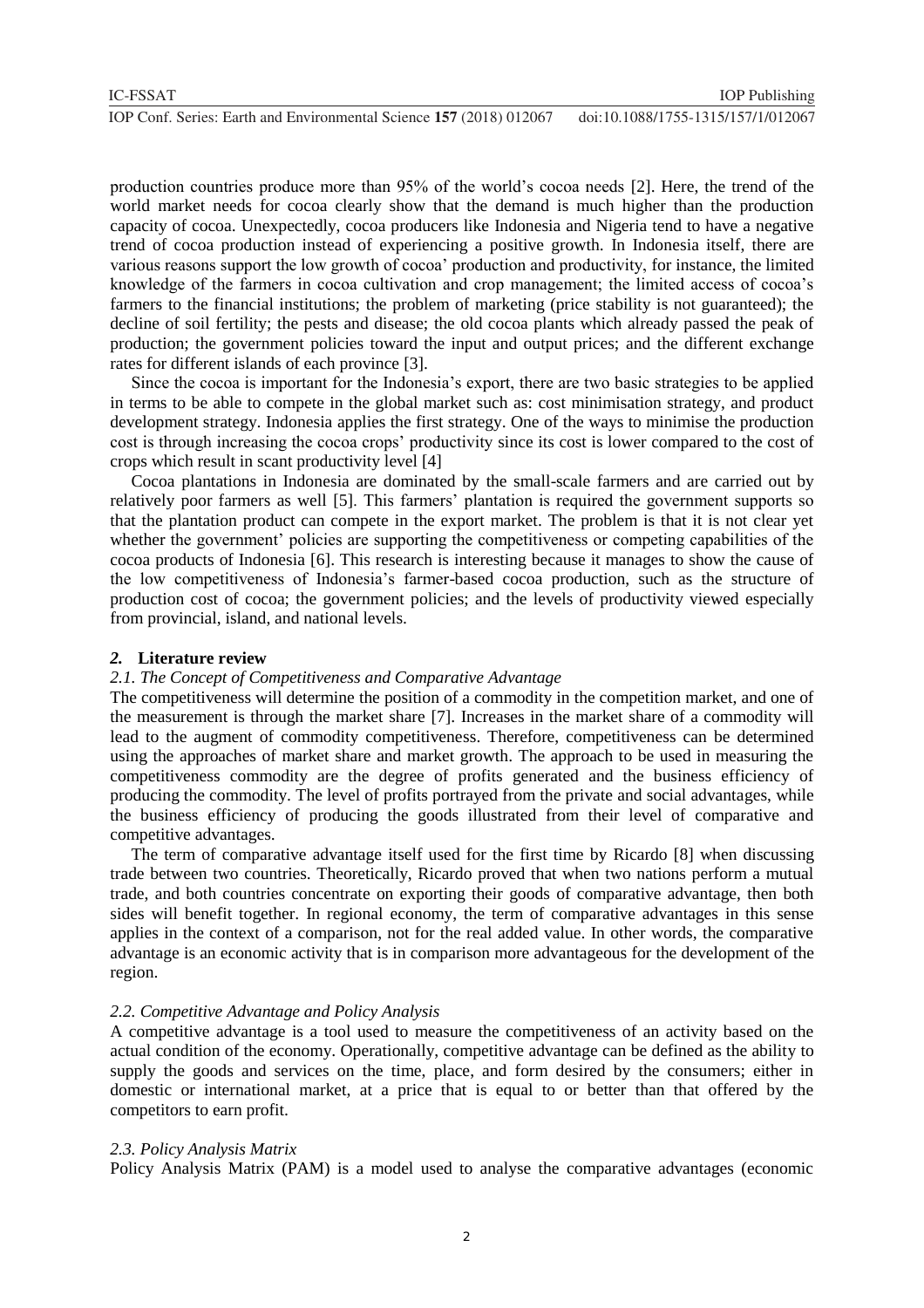analysis) and competitive advantage (financial analysis) of a commodity that was introduced by Monke and Pearson [9]. The result of the PAM analysis can be used to determine whether a country has a high or low competitiveness in a system of commodity production as seen from a particular area and technology, as well as how policy can improve the competitiveness through the creation of business efficiency and income growth. In addition, it can also show the extent of the impact of the input price policy, the impact of the output price policy, or the combination of both price policies established by the government for the manufacturers.

## **3. Methodology**

## *3.1.Methods of Analysis and Data Processing*

The method used in this study is qualitative and quantitative descriptive. Data analysis is carried out by using PAM model.

## *3.2.Types and Sources of Data*

The data used in this research is the secondary data of Agricultural Census 2013 obtained from the Central Bureau of Statistics (BPS), the Directorate General of Plantations of the Ministry of Agriculture, and Food Agriculture Organization (FAO). Based on the goals that will be analysed, the data used, among others: (1) farmer-based input-output, (2) the distribution cost, (3) the input price, (4) the output price, (5) the government policy.

## **4. Results and Discussion**

## *4.1. Cost Structure of Cocoa Farm in Indonesia*

In 2014, the largest part of production cost was in labour fee and agricultural services, as shown in figure 1, that reached 49.7% or equivalent to IDR. 5.94 million. The rent of land also contributes a high portion which amounting to 31.6%.



Source: Indonesia Statistical Bureau (2015)

**Figure 1.** Structure cost of cocoa farming per season/ha in 2014

The harvesting expenses around 40% and drying around 9.9% of the total cost. The data indicates that cocoa farming is a labour-intensive production and its cost structure, also, determine the season and place of cultivation whether it on lowland or highland. Moreover, the innovation, individual experience, and farmers' ethnics ascertain to the structure costs as well.

## *4.2. Productivity and Production Capacity of Cocoa*

Indonesia cocoa production in 2014 was 728,418 ton [2], with the average production within the least five years was 745,845. Total cocoa farm in Indonesia approximately 1,727,437 hectares, with the productive farm merely 477,488 hectares. The highest cocoa farm productivity is on Sulawesi island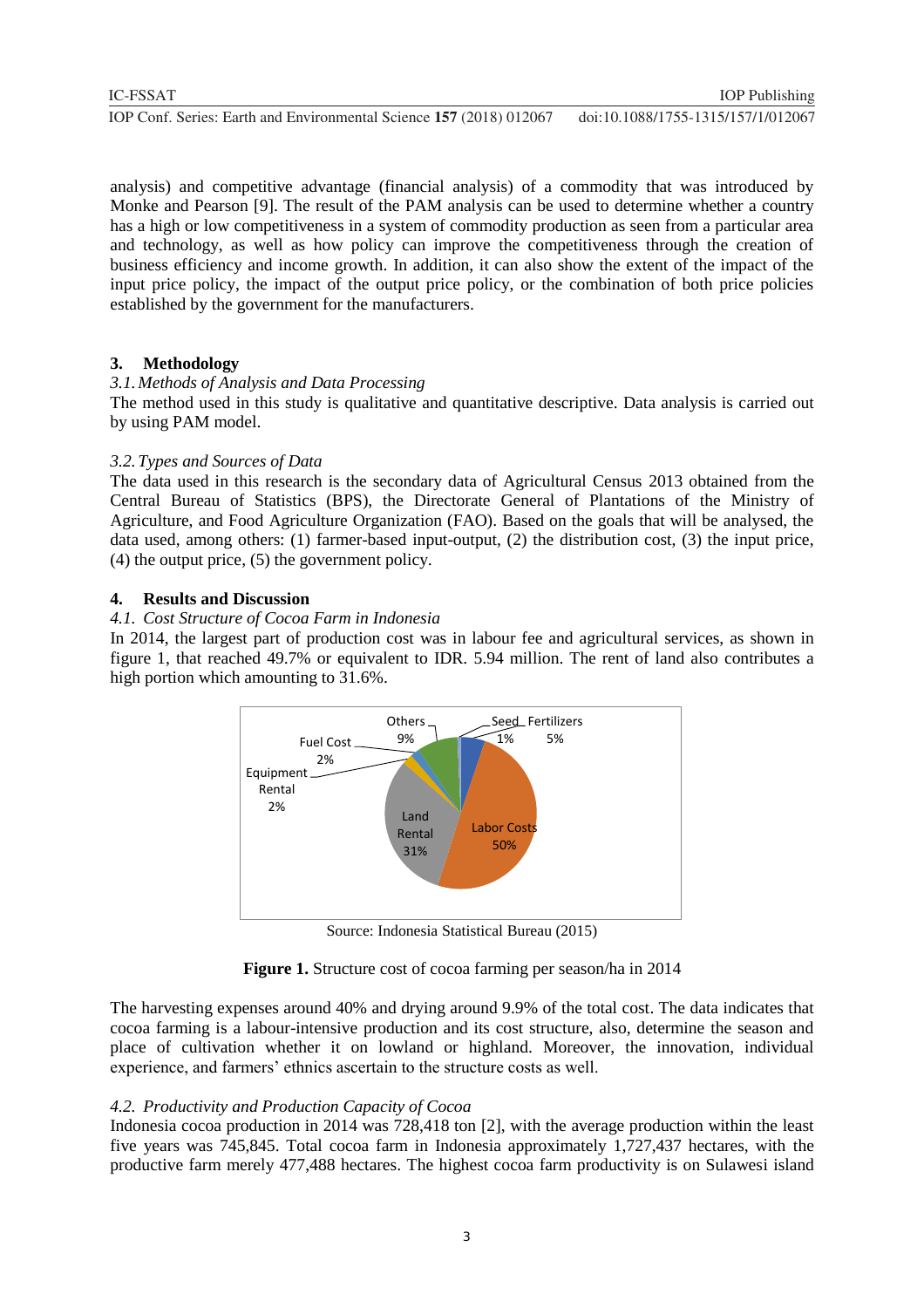with an average of 823.67 kg/ha then followed by Sumatera island of 664.7 kg/ha, next is Java island of 595.6 kg/ha. As overall, the national average of productive land is 27.67% from total 1,828,437 ha cocoa farm.

Based on the data above, two possible solutions can be taken by the government and the related stakeholders to increase the cocoa production in Indonesia. First, increase the productive land. Second, set target productivity. The main point of these two activities is the government involvement in improving infrastructure, availability, and affordability of production facilities, strengthening farmers' institution, and maintain price stability by rationalising market chain.

#### *4.3. Cocoa Competitiveness Analysis*

Nominal Protection Coefficient on Output (NPCO) is an indicator showing the level of the government protection against domestic output. Policy considers being protective of output if NPCO > 1, and vice versa. Based on Table 1, all cocoa policies in Indonesia indicates the level of the government protection against domestic output. The island of Sumatera has the highest level of protection to domestic output, with 2.16, and the lowest is on the islands of Bali-Nusa Tenggara at 1.25.

| <b>Table 1.</b> Folley Thialysis ividities of Cocoa Family in Indonesia, 2014 |             |             |              |            |            |            |  |  |  |  |
|-------------------------------------------------------------------------------|-------------|-------------|--------------|------------|------------|------------|--|--|--|--|
| Island                                                                        | <b>NPCO</b> | <b>NPCI</b> | Net Transfer | <b>EPC</b> | <b>PCR</b> | <b>DRC</b> |  |  |  |  |
| Bali-Nusa                                                                     | 1.25        | 0.27        | 5,155,550    | 1.37       | 0.51       | 0.62       |  |  |  |  |
| Tenggara                                                                      |             |             |              |            |            |            |  |  |  |  |
| Java                                                                          | 1.99        | 0.58        | 113,736,862  | 2.34       | 0.50       | 1.23       |  |  |  |  |
| Kalimantan                                                                    | 1.35        | 0.33        | 66,348,480   | 2.39       | 0.37       | 0.88       |  |  |  |  |
| Maluku-Papua                                                                  | 1.55        | 0.20        | 61,472,673   | 1.87       | 0.54       | 0.98       |  |  |  |  |
| Sulawesi                                                                      | 1.65        | 0.49        | 105,310,756  | 2.73       | 0.62       | 1.87       |  |  |  |  |
| Sumatera                                                                      | 2.16        | 0.58        | 139,859,010  | 15.04      | 0.51       | 3.23       |  |  |  |  |
| Indonesia                                                                     | 1.66        | 0.41        | 81,980,555   | 4.29       | 0.51       | 1.47       |  |  |  |  |
|                                                                               |             |             |              |            |            |            |  |  |  |  |

**Table 1.** Policy Analysis Matrix of Cocoa Farm in Indonesia, 2014

Source: Agricultural Census (2013), data processed

Nominal protection coefficient on input (NPCI) is an indicator that shows the level of the government protection against domestic agricultural input prices. The policy is protective of input if  $NPCI < 1$ , meaning there is a policy of subsidy on the input of tradeable, and vice versa. Table 1 shows that the cocoa farming in Indonesia is protected of inputs, since the NPCI is 0.41. Papua-Maluku islands are the highest level of protection against input prices with the NPCI value of 0.20. In contrast, the islands of Java and Sumatera, are the lowest.

Net Transfer (NT) represents the difference between the net gain earned by the manufacturer and its net social gain. Value  $NT > 0$ , indicates an additional surplus of producers caused by the government policies applied to inputs and outputs, and vice versa. NT cocoa farming business nationally amounted to 81,980,555.

Illustration of the government' policy on cocoa farming, whether it is simultaneously protective of outputs and inputs, or not, measured by the Effective Protection Coefficient (EPC) approach. If the policy is protective then the value of  $EPC > 1$ . The greater the value of  $EPC$  means the higher the level of government protection against domestic cocoa beans commodity. Table 1 shows the national EPC value of cocoa farming is 4.29, with the highest EPC on the island of Sumatera 14.04, and the lowest EPC of 1.37 in the islands of Bali-Nusa Tenggara.

Private Cost Ratio (PCR) is a private profitability indicator that shows the ability of the commodity system to pay the cost of domestic resources and remain competitive. If  $PCR < 1$ , means cocoa commodity system has a competitive advantage and otherwise. Nationally, the value of cocoa commodity PCR in Indonesia is 0.51, means Indonesia has the competitive advantage in the cocoa farming unit.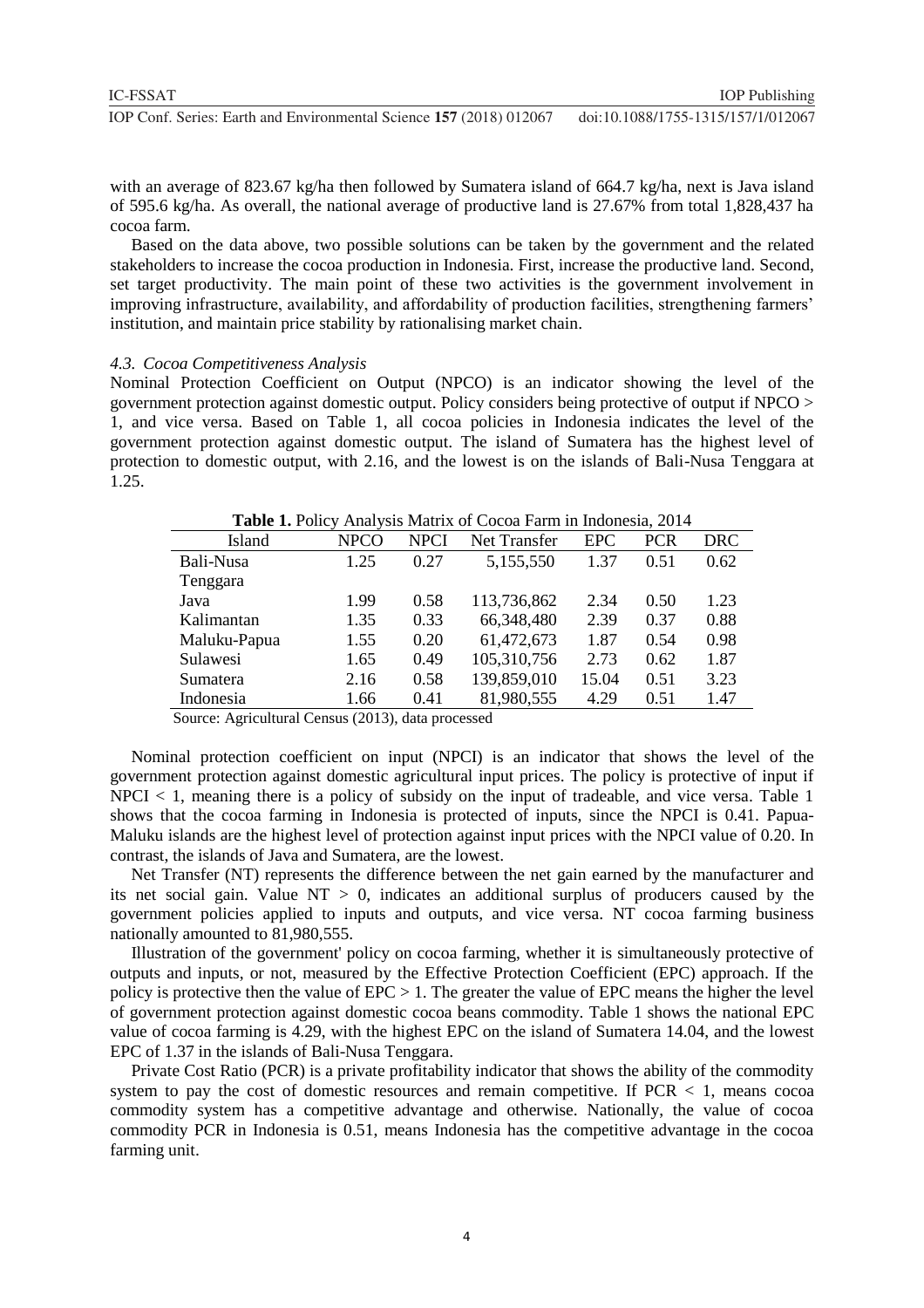Domestic Resource Cost (DRC) is a formula for the indicator of comparative advantage that shows

some domestic resources that can be saved to produce one unit of foreign exchange. Cocoa commodity system in Indonesia has a comparative advantage if  $DRC < 1$ , and vice versa. Based on the data in Table 1 shows that cocoa farming in Indonesia has a competitive advantage but does not have a comparative advantage. Profitability Coefficient (PC) and Net Transfer (NT) values are used to measure the impact of the

government policy on farmer output, input and income as a whole. National value of EPC is 4.29, meaning that government policy on cocoa input and output has been effective. A positive net transfer value indicates that government policy on inputs and outputs will increase cocoa farmers' surplus by Rp 81,980,555 per hectare.

## *4.4. Sensitivity Analysis of Cocoa Competitiveness in Indonesia*

Switching value analysis aims to find out the extent to which changes in output prices, input prices, productivity, and exchange rates affect the competitiveness of cocoa farming in Indonesia. Sulawesi and Sumatera are the two main islands where has the concentration of production and the most area of cocoa farmland in Indonesia. The cocoa farmland on the island of Sulawesi, accounted for 62.5% of the total cocoa farming land in Indonesia with the total production of 61.5% of the total production of cocoa beans Indonesia. While the island of Sumatera has total land area of 416,832 hectares, with cocoa beans production of 155,842.

**Table 2.** Switching Value Analysis of Cocoa Commodity in Indonesia (%), in 2013

|            | Scenario        |                |              |                   |                                           |                                         |  |  |
|------------|-----------------|----------------|--------------|-------------------|-------------------------------------------|-----------------------------------------|--|--|
| Island     | Output<br>Price | Input<br>Price | Productivity | Exchange<br>Value | Average<br>Production in 5<br>years (ton) | Average Land<br>Size in 5 years<br>(ha) |  |  |
| Sumatera   | (0.74)          | (1.73)         | (0.74)       | 28.69             | 155,842                                   | 416,832                                 |  |  |
| Java       | (19.67)         | 943.27         | (19.67)      | (1.67)            | 33,614                                    | 88,618                                  |  |  |
| Bali-NT    | (51.43)         | 226.22         | (44.77)      | (32.56)           | 17,059                                    | 75,392                                  |  |  |
| Kalimantan | (53.76)         | 1349.22        | (53.76)      | (17.76)           | 9,118                                     | 36,674                                  |  |  |
| Sulawesi   | 4.99            | (216.45)       | 3.49         | 53.19             | 495,306                                   | 1,220,857                               |  |  |
| Indonesia  | (23.32)         | 378.36         | (23.71)      | 4.92              | 745,845                                   | 1,951,270                               |  |  |

Source: Agricultural Census (2013), data processed

To increase competitiveness Indonesia cocoa farming, the price of output, productivity, and exchange rate should be increased, while input prices should be lower, especially those on Sulawesi and Sumatera, which covers 83.8% of the total land area cocoa farming in Indonesia. Just like [10] found that the agricultural economic activity variable that has the strongest positive direct effect on poverty reduction is cocoa production, including agricultural extension sustainability [11].

## **5. Conclusions**

The cost structure of cocoa farming production in Indonesia is almost 50% for wages which indicated a labour-intensive farming, and 31.6% for land rental. Stagnant production over the past five years, and declined in productivity, due to the traditional management of cocoa farm by the majority of poor farmers. Under these conditions, the cocoa commodity farming system in Indonesia, generally has no financial or economic competitiveness or lacks comparative advantage, but has a competitive advantage. Therefore, productivity, output prices, and exchange rates should be increased, and input prices should be lower, resulting in higher net transfer value for the farmers.

To improve the competitiveness of cocoa farming in Indonesia, the islands with 80% contribution of cocoa beans in Indonesia namely Sulawesi and Sumatra are two islands that require special policies, especially on output and input price policy, productivity, and improvement of other cocoa commodity farming systems.